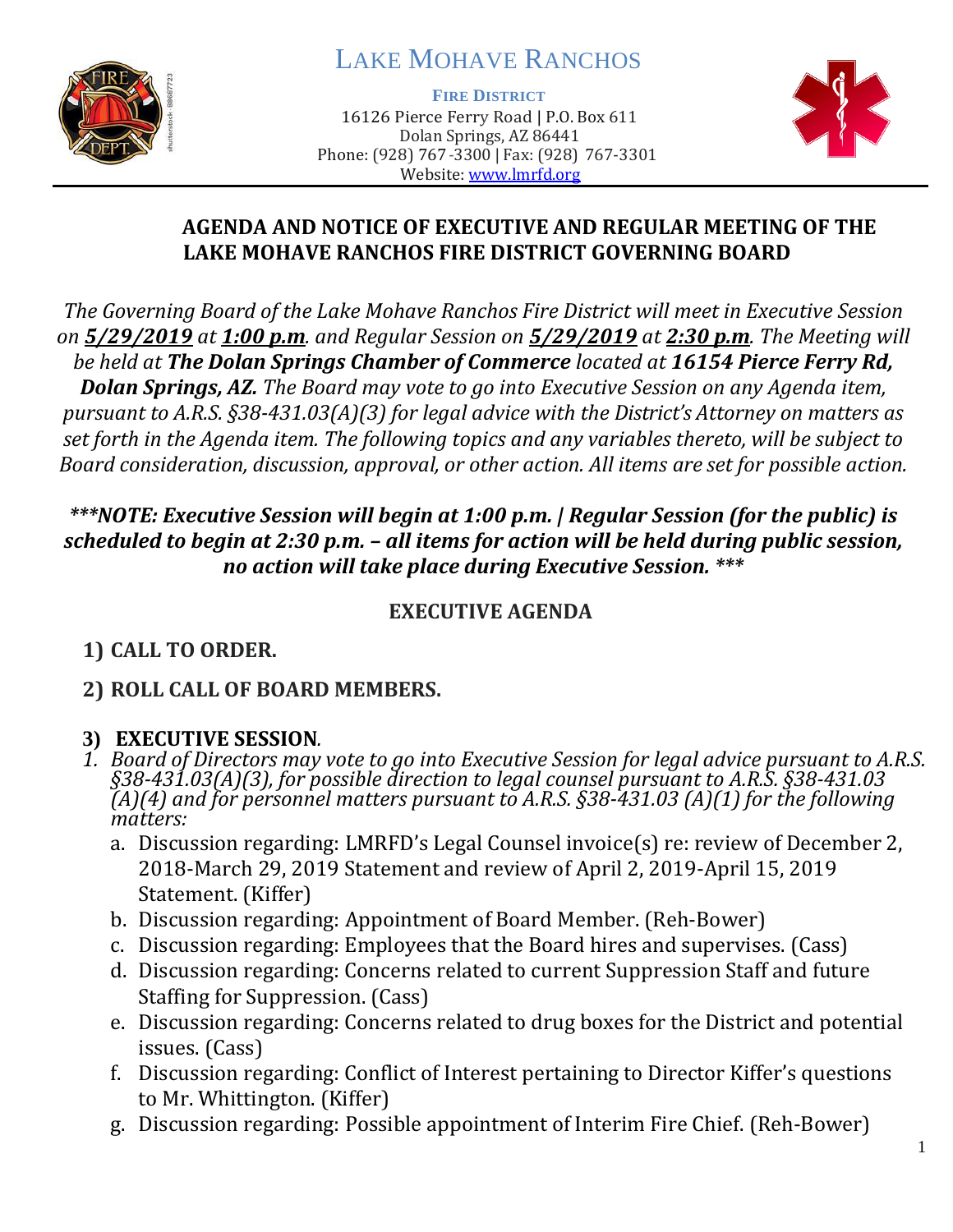- h. Discussion regarding: Personnel Matter: Interview possible candidate for appointment of Temporary and/or Part-Time/Interim Fire Chief and/or Battalion Chief and FLSA designation re: Mike Pettway. (Cass)
- i. Discussion regarding: Personnel Matter: Interview possible candidate for appointment of Temporary and/or Part-Time/Interim Fire Chief and/or Battalion Chief and FLSA designation re: Tim Bonnee. (Cass)
- j. Discussion regarding: Liability for Board Members if other Board Members are refusing to follow the advice of LMRFD Accountant regarding the need for internal controls, keeping the Administration Office open, and continuance of command. (Kiffer)
- k. Discussion regarding: Accounting and payroll. (Reh-Bower)
- l. Discussion regarding: Possible additional clerical help. (Reh-Bower)
- m. Discussion regarding: Administrative Assistant referral for Fitness for Duty Evaluation re: all costs associated; re: District reimbursement to employee. (Kiffer)
- n. Discussion regarding: Status of Fitness for Duty Evaluation referral re: copy of referral to Board Chairperson and Mr. Whittington. (Kiffer)
- o. Discussion regarding: Board involvement with current Suppression and Administrative Staff and information released in public. (Cass)

## **4) ADJOURNMENT**.

## **REGULAR AGENDA**

**\_\_\_\_\_\_\_\_\_\_\_\_\_\_\_\_\_\_\_\_\_\_\_\_\_\_\_\_\_\_\_\_\_\_\_\_\_\_\_\_\_\_\_\_\_\_\_\_\_\_\_\_\_\_\_\_\_\_\_\_\_\_\_\_\_\_\_\_\_\_\_\_\_\_\_\_\_\_\_\_\_\_\_\_\_\_\_\_\_\_\_\_\_\_\_**

## **1) CALL TO ORDER.**

## **2) ROLL CALL OF BOARD MEMBERS.**

#### **3) PLEDGE OF ALLIEGANCE.**

#### **4) APPROVAL OF MINUTES.**

- a. Budget Workshop 4/11/2019
- b. Special Meeting 4/11/2019
- c. Regular Meeting 4/22/2019
- d. Executive Meeting  $4/22/2019$  (Items: a,b,c,d,e & g) and (Item: h)
- e. Special Meeting 5/1/2019
- f. Special Workshop 5/15/2019
- g. Special Meeting 5/15/2019

## **5) REPORTS.**

a. **April 2019 Financial Report(s).** *(The financial report(s) are to be reviewed and approved by the Board).*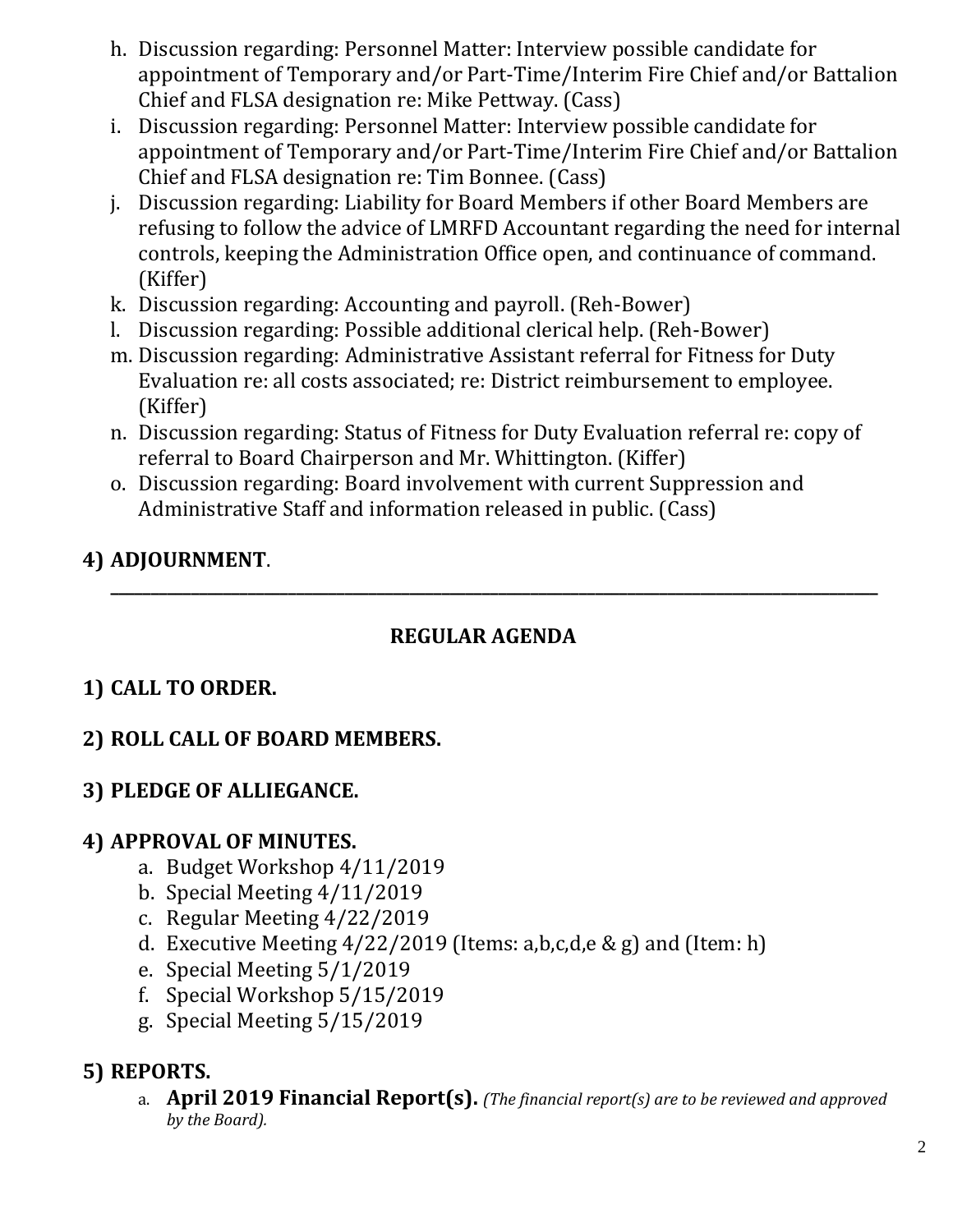- b**. Fire Chief's Report.** *(The governing body may not propose, discuss, deliberate or take legal action on this matter unless the specific matter is properly noticed for legal action. Therefore, action taken as a result of the Chief's report will be limited to directing staff to study the matter or scheduling the matter for further consideration and discussion at a later date. (A.R.S. 38-431.02.K.)*
	- o *April 2019 LMRFD Run-Report*
	- o *Meadview Schedule (April actual, May to-date and June tentative)*
	- o *Chief After-Hour Calls*
	- o *Meetings/Conferences/Trainings*
	- o *District Properties*
	- o *District vehicles/apparatus*
	- o *Projects in the works*
	- o *Other*

**6) CALL TO THE PUBLIC & CORRESPONDENCE**. *(Consideration and discussion of comments and*

*complaints from the public. Those wishing to address the Lake Mohave Ranchos Fire District Board need not request permission in advance. The Fire District Board is not permitted to discuss or take action on any item(s) that are not on the Agenda that are raised in the call to the public. However, individual Board Members may be permitted to respond to criticism directed to them. Otherwise, the Board may direct that staff review the matter or that the matter be placed on a future agenda. The Fire District Board cannot discuss or take legal action on any issue raised during the Call to the Public due to restriction of the Opening Meeting Law.)*

## **7) BUSINESS.**

- a. Discussion and possible action regarding: LMRFD's Legal Counsel invoice(s) re: review of December 2, 2018-March 29, 2019 Statement and review of April 2, 2019-April 15, 2019 Statement. (Kiffer)
- b. Discussion and possible action regarding: Appointment of Board Member. (Reh-Bower)
- c. Discussion and possible action regarding: Employees that the Board hires and supervises. (Cass)
- d. Discussion and possible action regarding: Concerns related to current Suppression Staff and future Staffing for Suppression. (Cass)
- e. Discussion and possible action regarding: Concerns related to drug boxes for the District and potential issues. (Cass)
- f. Discussion and possible action regarding: Conflict of Interest pertaining to Director Kiffer's questions to Mr. Whittington. (Kiffer)
- g. Discussion and possible action regarding: Possible appointment of Interim Fire Chief. (Reh-Bower)
- h. Discussion and possible action regarding: Personnel Matter: Interview possible candidate for appointment of Temporary and/or Part-Time/Interim Fire Chief and/or Battalion Chief and FLSA designation re: Mike Pettway. (Cass)
- i. Discussion and possible action regarding: Personnel Matter: Interview possible candidate for appointment of Temporary and/or Part-Time/Interim Fire Chief and/or Battalion Chief and FLSA designation re: Tim Bonnee. (Cass)
- j. Discussion and possible action regarding: Liability for Board Members if other Board Members are refusing to follow the advice of LMRFD Accountant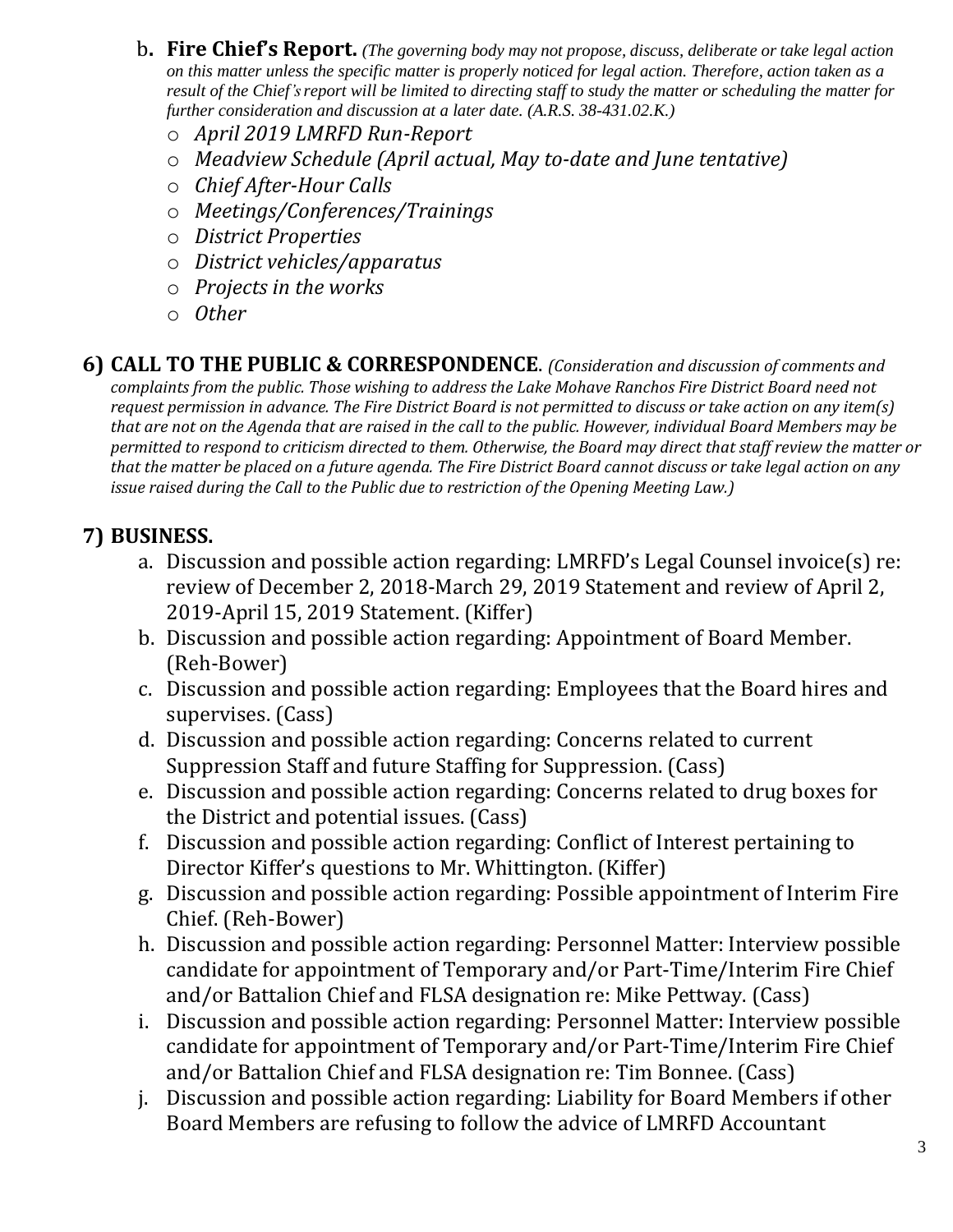regarding the need for internal controls, keeping the Administration Office open, and continuance of command. (Kiffer)

- k. Discussion and possible action regarding: Accounting and payroll. (Reh-Bower)
- l. Discussion and possible action regarding: Possible additional clerical help. (Reh-Bower)
- m. Discussion and possible action regarding: Administrative Assistant referral for Fitness for Duty Evaluation re: all costs associated; re: District reimbursement to employee. (Kiffer)
- n. Discussion and possible action regarding: Status of Fitness for Duty Evaluation referral re: copy of referral to Board Chairperson and Mr. Whittington. (Kiffer)
- o. Discussion and possible action regarding: Board involvement with current Suppression and Administrative Staff and information released in public. (Cass)
- p. Discussion and possible action regarding: Interview applicants for Board Member vacancy. (Board)
- q. Discussion and possible action regarding: Appointment of Board Member to fill vacant position; re: Oath of Office and Certificate of Compliance. (Board)
- r. Discussion and possible action regarding: Board Chairperson re: vacant position and Director Reh-Bower making unilateral decisions for the Board without Board approval or knowledge. (Cass)
- s. Discussion and possible action regarding: Nomination of Board Chairperson to fill vacant Chairperson seat and nomination of Board Clerk. (Cass)
- t. Discussion and possible action regarding: Chief's succession plan. (Reh-Bower)
- u. Discussion and possible action regarding: Board to authorize someone to contact KRMC, AZ DHS and other vendors/outlets/partners of transition LMRFD will be going through. (Reh-Bower)
- v. Discussion and possible action regarding: NTN (National Testing Network) vs. Daily Dispatch for hiring processes/announcement. (Reh-Bower)
- w. Discussion and possible action regarding: Battalion Chief job description, hiring for Battalion Chief position and/or ad and placement of position in FY 19/20 Budget. (Kiffer)
- x. Discussion and possible action regarding: LMRFD Interim Fire Chief/Fire Chief hiring and application process, announcement and ad re: Part-Time or Full-Time position. (Reh-Bower)
- y. Discussion and possible action regarding: Volunteer Suppression and Non-Suppression Applications for LMRFD and Office Assistant position overview and job description. (Reh-Bower)
- z. Discussion and possible action regarding: Wage Increase for Suppression/EMS personnel, per Chief Cunningham's suggestion. (Reh-Bower)
- aa.Discussion and possible action regarding: Sign up Bonus for Suppression/EMS personnel, as incentive to work for us, in-line with Chief Cunningham's suggestion. (Reh-Bower)
- bb. Discussion and possible action regarding: Income and Expenditures related to operating CON report. (Kiffer)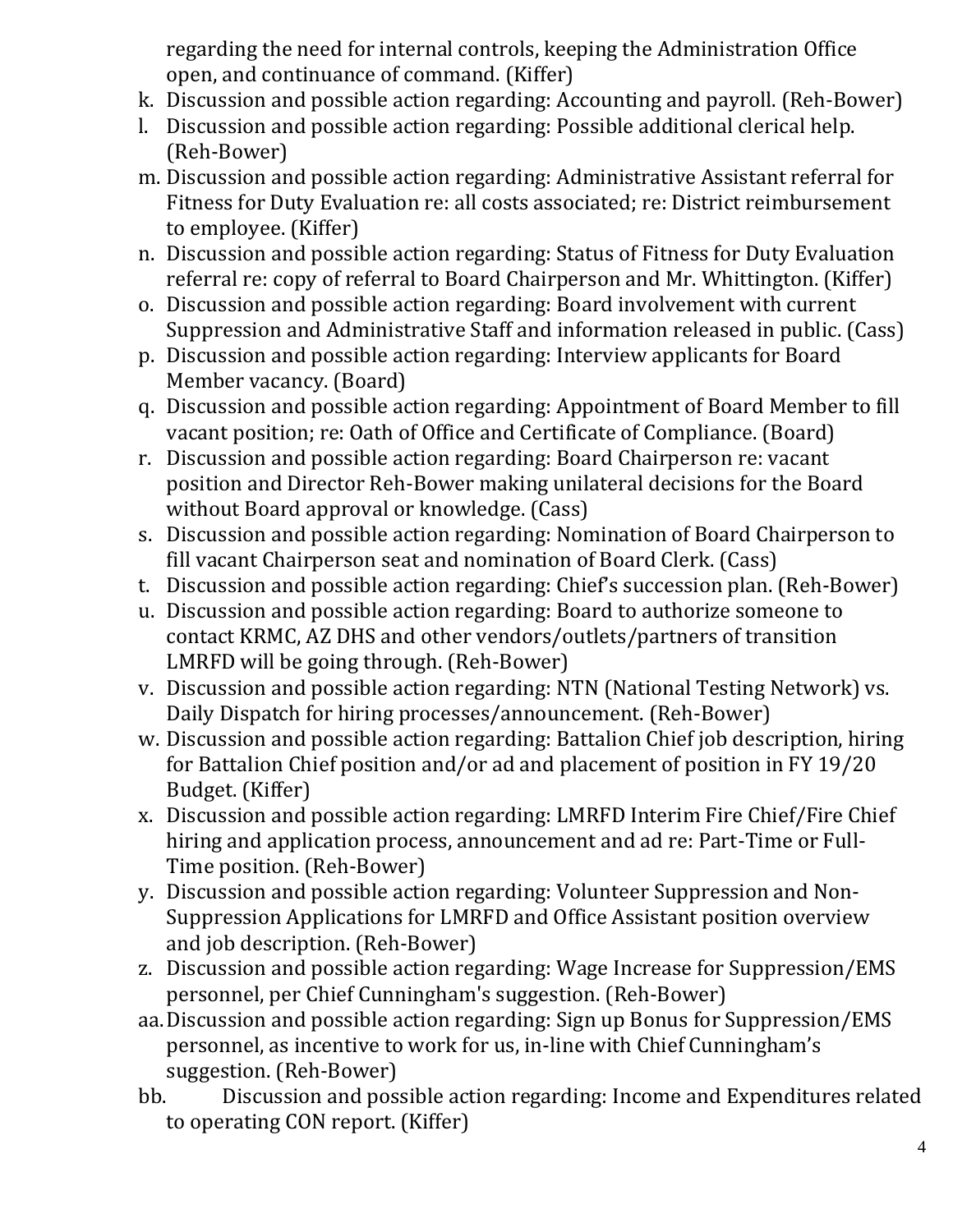- cc. Discussion and possible action regarding: Line item insertions for FY 19/20 re: Volunteer Support, Part-Time Office Assistant and Annual Physicals per NFPA for Suppression Personnel re: overview of expense. (Reh-Bower/Cass/Kiffer)
- dd. Discussion and possible action: Research and purchase phone for Chief/Operations/Board; line item in budget to reflect associated costs. (Reh-Bower)
- ee.Discussion and possible action regarding: Review of Chief's request for PTO and subsequent report; Arizona's Fair Wage and Healthy Families Act section 23-372; Industrial Commission of Arizona re: sick leave. (Kiffer/Buldra)
- ff. Discussion and possible action regarding: Utilizing PayChex Systems, Bill.com and overview of mail procedure. (Buldra)
- gg.Discussion and possible action regarding: Picard matter update and Payroll Audit 2016-2019. (Kiffer/Reh-Bower)
- hh. Discussion and possible action regarding: Resolution 2019-003 re: Copperpoint. (Buldra)
- ii. Discussion and possible action regarding: Tentative FY 19/20 Budget review and possible approval of draft; re: Notice of 20-day posting and public hearing. (Buldra/Board)
- jj. Discussion and possible action regarding: LMRFD Board By-Laws re: draft By-Laws set; re: draft Social Media/Correspondence/Communication Rule and draft Appointment of Board Member Article V included within. (Cass/Reh-Bower)
- kk.Discussion and possible action regarding: LMRFD Personnel Social Media/Correspondence/Communication Policy draft. (Cass/Reh-Bower)
- ll. Discussion and possible action regarding: Mutual Aid Agreement with LMRFD and GVFD. (Kiffer)
- mm. Discussion and possible action regarding: Resolution 2019-002 Records Retention. (Reh-Bower)
- nn. Discussion and possible action regarding: Reimbursement of overpayment from PSPRS to former employees. (Reh-Bower)
- oo.Discussion and possible action regarding: Thank you to Volunteers and paid employees who are leaving LMRFD. (Kiffer)

## **8) CONSIDERATION OF FUTURE AGENDA ITEMS.**

Specified tabled items will move to following month's Regular Meeting, unless noted otherwise and/or pending more information.

## **9) NEXT REGULAR BOARD MEETING DATE & LOCATION.**

o June 24, 2019 in Meadview, AZ.

## **10)ADJOURNMENT**.

AGENDA prepared by: Karen Jackson Date: 5/17/2019